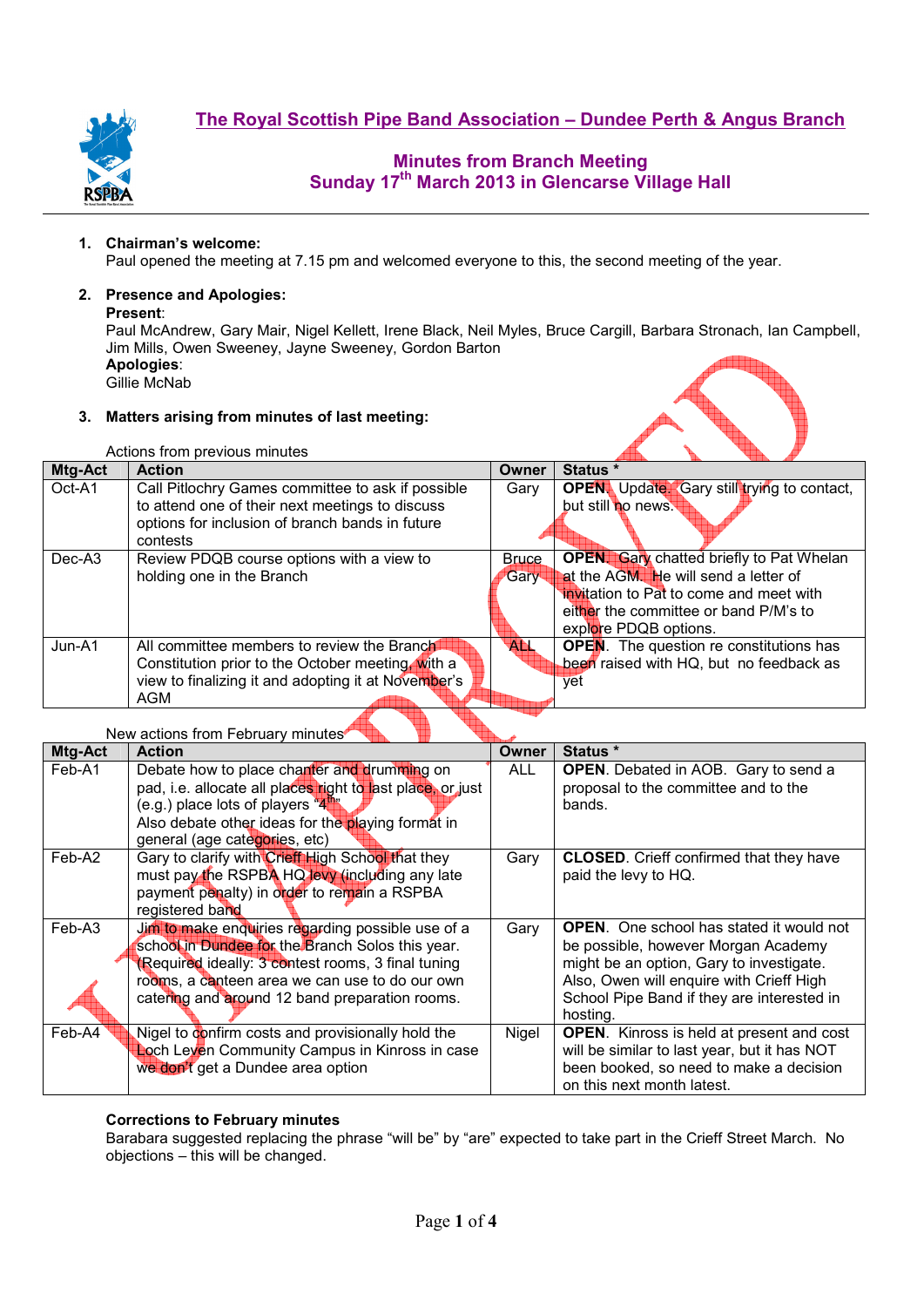**The Royal Scottish Pipe Band Association – Dundee Perth & Angus Branch**



# **Minutes from Branch Meeting Sunday 17th March 2013 in Glencarse Village Hall**

**4. Approval of previous minutes Approved**: Bruce **Seconded**: Jim

#### **5. Correspondence:**

Gary confirmed that requests have gone to HQ for adjudicators for all branch contests, plus for permission for Strathmore and Carnoustie contests.

#### **6. Treasurer's Report:**

Irene presented the latest figures in the Current and Special Accounts. (Separate report, remains confidential)

#### **7. Director's Report:**

Paul reported briefly as follows:

- Pre-AGM meeting, nothing to note
- Post AGM meeting. As Cowal will no longer be hosting the  $5<sup>th</sup>$  Major as of next year, they have now submitted a bid to (re-)become a Major, which will go to the Finance Committee and then the Directors for consideration along with all other bids.
- The Summer School would appear to have been withdrawn again this year
- Urgent meeting has been called between the Music Board and the APMB (Adjudicators' Panel Management Board) to resolve outstanding areas of debate/disagreement
- Still awaiting feedback on Branch Constitutions
- Paul and Ian Finlay have been asked to attend the Stirling Branch of the RSPBA to officiate as they currently have no National Councillor in active post
- Music Book. Rule 4.10 needs to be tightened up to clearly say "mainland UK only" (Or indeed this could apply to the whole rule book)

## **8. Music Board Report:**

N/A as there was no meeting. Bruce explained there will be no further Music Board meeting until April.

## **9. Website Report:**

Neil reported as follows:

- Newer members of the Committee to provide details to Neil to include a short bio.
- All names and addresses of committees to be updated on the website

## **10. AOCB:**

## **Branch Solos**:

- Future proposal: On Drumming on pad and chanter, every player will get a (positive / encouraging) crit sheet, then depending on entry size, a maximum of 6 places will be awarded, or half the field (whichever is least) and then a certificate of Achievement given to all the remaining contestants. Proposal carried unanimously. Paul will order some certificates of Achievement.
- Playing formats for Branch contests. Currently there are 19 classes. Proposals to change playing formats to be made and circulated for Bands' input.

## **Crieff Contest:**

- Owen has only had brief contact from Crieff regarding the contest they don't appear to be looking for any major assistance, but would probably appreciate stewarding
- Sounds of Strathearn have been asked nonetheless to put on the Street March
- Prize money at Crieff for Grade 4MSR has been raised to the same level as that of Grade 4
- There was some suggestion that the Games Committee may be prepared to raise the Grade 1 first prize substantially if it would encourage more Grade 1 bands to come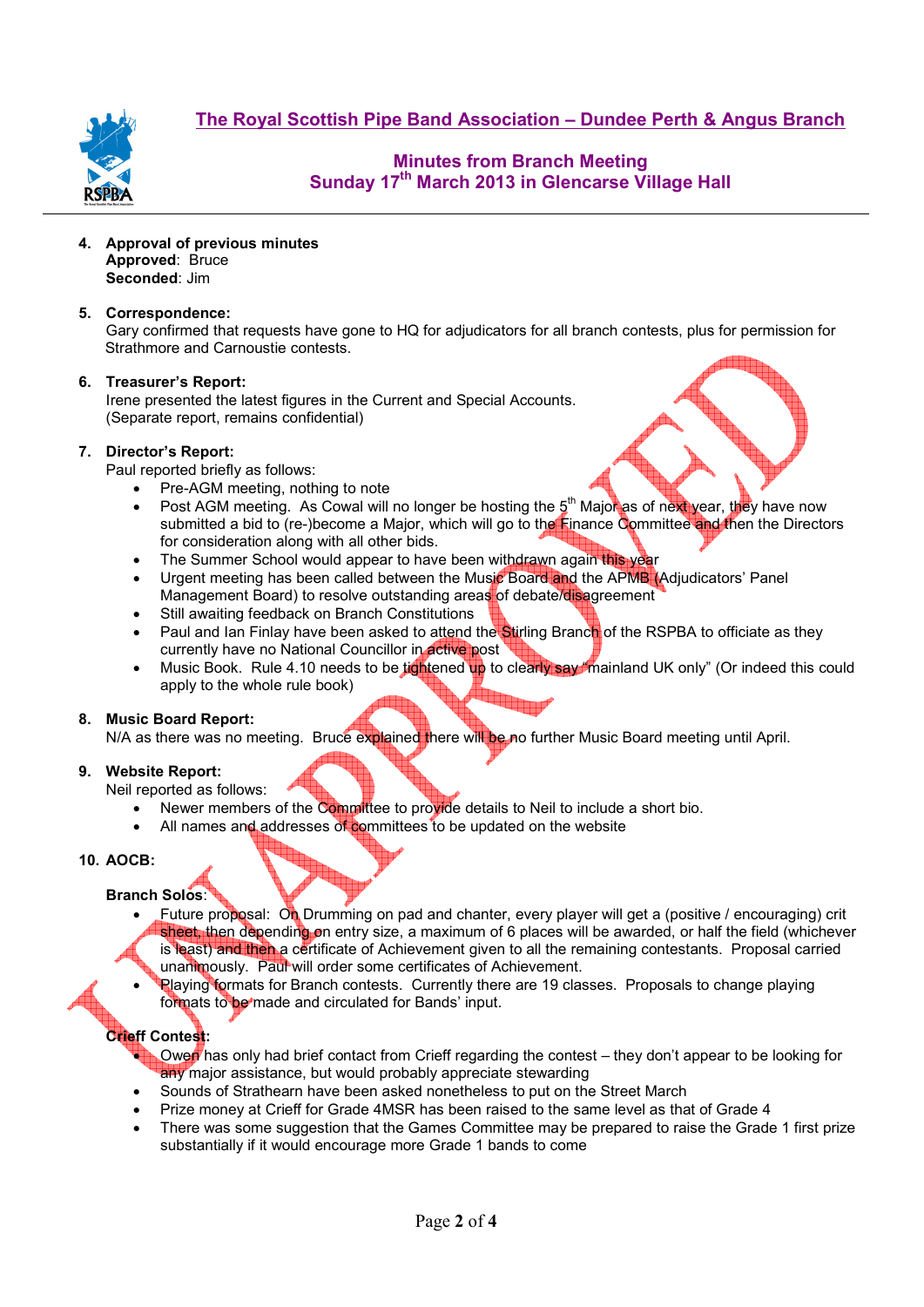

# **Minutes from Branch Meeting Sunday 17th March 2013 in Glencarse Village Hall**

## **Loch Leven Contest**

- Nigel reported that donations are going to be OK this year, as there has been a substantial (one-off) donation from the new Co-Op. They will provide marketing material (banners etc) which will be displayed on the day
- Street March will be going ahead, starting from the Gacé Garden towards the bottom end of Kinross, to kick the Half Marathon runners off, and will finish up near the gates of Kinross house
- Positive indications so far regarding entries. Most if not all of the 12 bands from last year said they would come back, and at least another 8 additional bands have confirmed they will be attending

## **Perform in Perth**

Nigel suggested that Branch Bands try to send some of their youngsters to the Perform in Perth music festival – usually around the second weekend in March. Gary to check if OK to widen their player pool to take in players for DPA branch bands

## **Strathmore Contest**:

- Request from Strathmore to see if more local adjudicators could be obtained. In order to reduce the cost
- Gary has been trying to get in touch

## **New Carnoustie Contest:**

- Gary has produced a draft entry form for Carnoustie and will send on to lan for review
- Ian reported that the Gala Committee are happy with the contest
- Fund raising is ongoing, trophies being organized.
- Carnoustie will be applying for a grant, so there may be an opportunity to apply for any additional capital equipment needed for the event. All to forward suggestions on to Ian of items that may be required

## **General**

- A proposal was made to co-opt Owen and Jayne Sweeney on to the Committee
	- o **Proposed**: Nigel
	- o **Seconded**: Bruce
	- o And Owen and Jayne both accepted
- Neil mentioned that RSPBA could save a lot in postage if they would give members the opportunity to receive communications by email instead (over £9K in postage last year!)
- Neil suggested an alternative Mini-Band Format, to allow more flexibility for bringing extra players. i.e. an option to have 4/5 pipers, for example. A quick vote in the committee showed 2 in favour of a review by the Music Board, 2 against, the rest abstentions, and Chairman's casting vote was against. However, no problem to raise again in the future if we so choose.
- Email received from the secretary of Perth Games regarding the possible placement of a second ring at Perth Highland Games. Paul will reply with the suggestion.
- Player registration database. Paul has brought this up, and has been given the opportunity to prepare a pilot or presentation to the Finance and Media sub-committee towards the end of the year. It was suggested that we might like to organize a pilot ourselves with a few bands from the Branch. Nigel and Paul to consider.